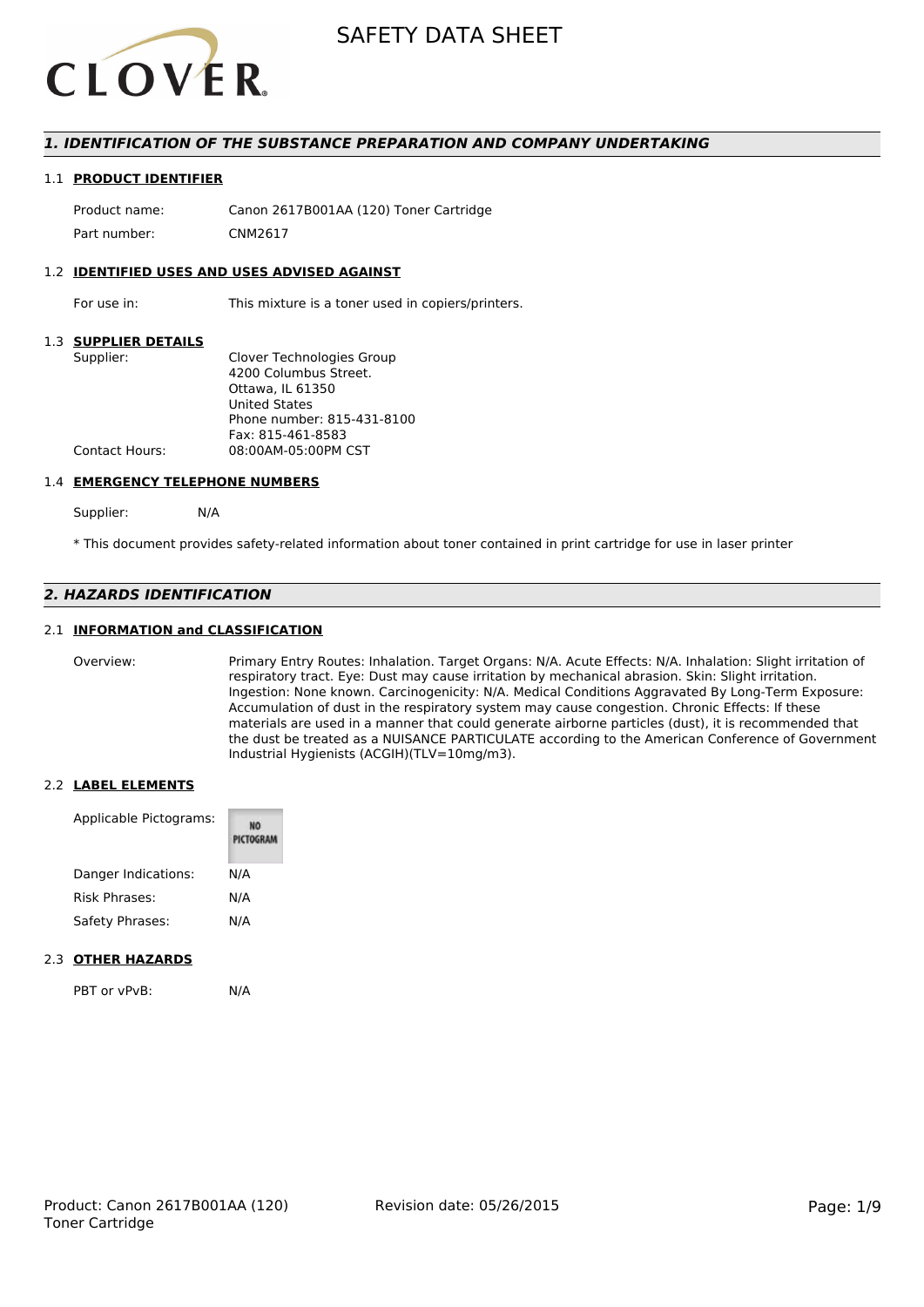

# *3. COMPOSITION / INFORMATION ON INGREDIENTS*

| Ingredients                   | <b>CAS number</b>   | Weight % | <b>OSHA</b><br><b>PEL</b>                          | <b>ACGIH</b><br><b>TLV</b> | Other                                                                       |
|-------------------------------|---------------------|----------|----------------------------------------------------|----------------------------|-----------------------------------------------------------------------------|
| Styrene-Acrylate<br>Copolymer | <b>TRADE SECRET</b> | 40-60    |                                                    |                            |                                                                             |
| Iron Oxide (Black Pigment)    | <b>TRADE SECRET</b> | 35-55    | 15mg/m3;<br>$5mg/m3$ for<br>respirable<br>fraction |                            |                                                                             |
| Amorphous Silica              | <b>TRADE SECRET</b> | $<$ 5    |                                                    |                            | Toner is regulated under OSHA as<br>particulate not otherwise<br>regulated. |

The Full Text for all R-Phrases are Displayed in Section 16

#### **COMPOSITION COMMENTS**

The Data Shown is in accordance with the latest Directives.

This section provides composition information for the toner powder contained in specially designed container inside of the print cartridge.

# *4. FIRST-AID MEASURES*

#### 4.1 **FIRST AID MEASURES**

#### 4.1.1 **FIRST AID INSTRUCTIONS BY RELEVANT ROUTES OF EXPOSURE**

| Inhalation:   | Remove to fresh air. Treat any irritation symptomatically. Call a physician if condition persists.                                                        |
|---------------|-----------------------------------------------------------------------------------------------------------------------------------------------------------|
| Eye contact:  | In case of contact immediately flush with plenty of low pressure water for at least 15 minutes.<br>Remove any contact lenses to ensure thorough flushing. |
| Skin contact: | Wash well with soap and running water.                                                                                                                    |
| Ingestion:    | N/A                                                                                                                                                       |

#### 4.1.2 **ADDITIONAL FIRST AID INFORMATION**

Additional first aid information: After first aid, get appropriate in-plant paramedic or community medical support if serious signs and symptoms persist. Immediate Medical Attention Required: N/A

#### 4.2 **SYMPTOMS AND EFFECTS**

| Acute Symptoms from Exposure:   | N/A |
|---------------------------------|-----|
| Delayed Symptoms from Exposure: | N/A |

### 4.3 **IMMEDIATE SPECIAL TREATMENT OR EQUIPMENT REQUIRED**

Note to Physicians: N/A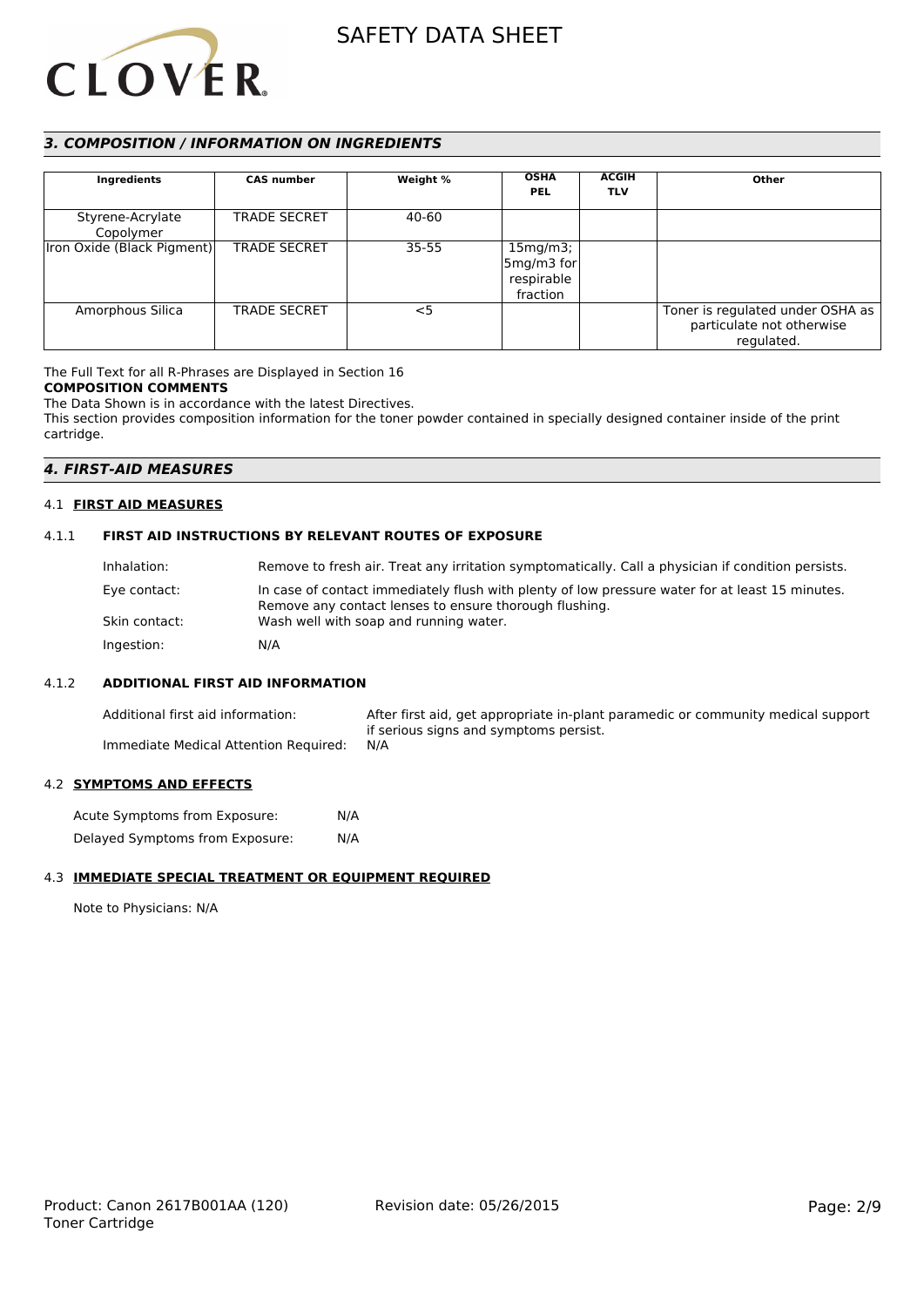

# *5. FIRE-FIGHTING MEASURES*

#### 5.1 **EXTINGUISHING MEDIA**

Recommended Extinguishing Media: Water spray, dry chemical, foam, carbon dioxide, or halon type extinguishers. Do not release runoff from fire control methods to sewers or waterways. Extinguishing Media Not to be Used: N/A

#### 5.2 **SPECIAL HAZARD**

Unusual Fire/Explosion Hazards: May form flammable dust-air mixture. Hazardous combustion products: Carbon monoxide, carbon dioxide, nitrogen oxide and smoke. Under certain conditions some aliphatic aldehydes and carboxylic acids may form.

Extinguishing Media Not to be Used: N/A

#### 5.3 **ADVICE FOR FIRE FIGHTERS**

Avoid inhalation of smoke. Wear protective cloting an wear self-contained breathing apparatus

# *6. ACCIDENTAL RELEASE MEASURES*

# 6.1 **PERSONAL PRECAUTIONS, PROTECTIVE EQUIPMENT AND EMERGENCY PROCEDURES**

# 6.1.1 **PRECAUTIONS FOR NON-EMERGENCY PERSONNEL**

N/A

### 6.1.2 **ADDITIONAL FIRST AID INFORMATION**

N/A

#### 6.1.3 **PERSONAL PROTECTION**

Wear personal protective equipment as described in Section 8.

#### 6.2 **ENVIRONMENTAL PRECAUTIONS**

Regulatory Information: Keep product out of sewers and watercourses.

#### 6.3 **METHODS AND MATERIAL FOR CONTAINMENT AND CLEANUP**

Spill or Leak Cleanup Procedures: Small Spills: Scoop into a container for disposal, suction up remaining material with a high efficiency vacuum cleaner. Large Spills: Scoop into a container for disposal, suction up remaining material with a high efficiency vacuum cleaner. Containment: For large spills, avoid suspending particles, collect for later disposal. Do not release into sewers or waterways. Cleanup: No special requirements. Regulatory Requirement: N/A.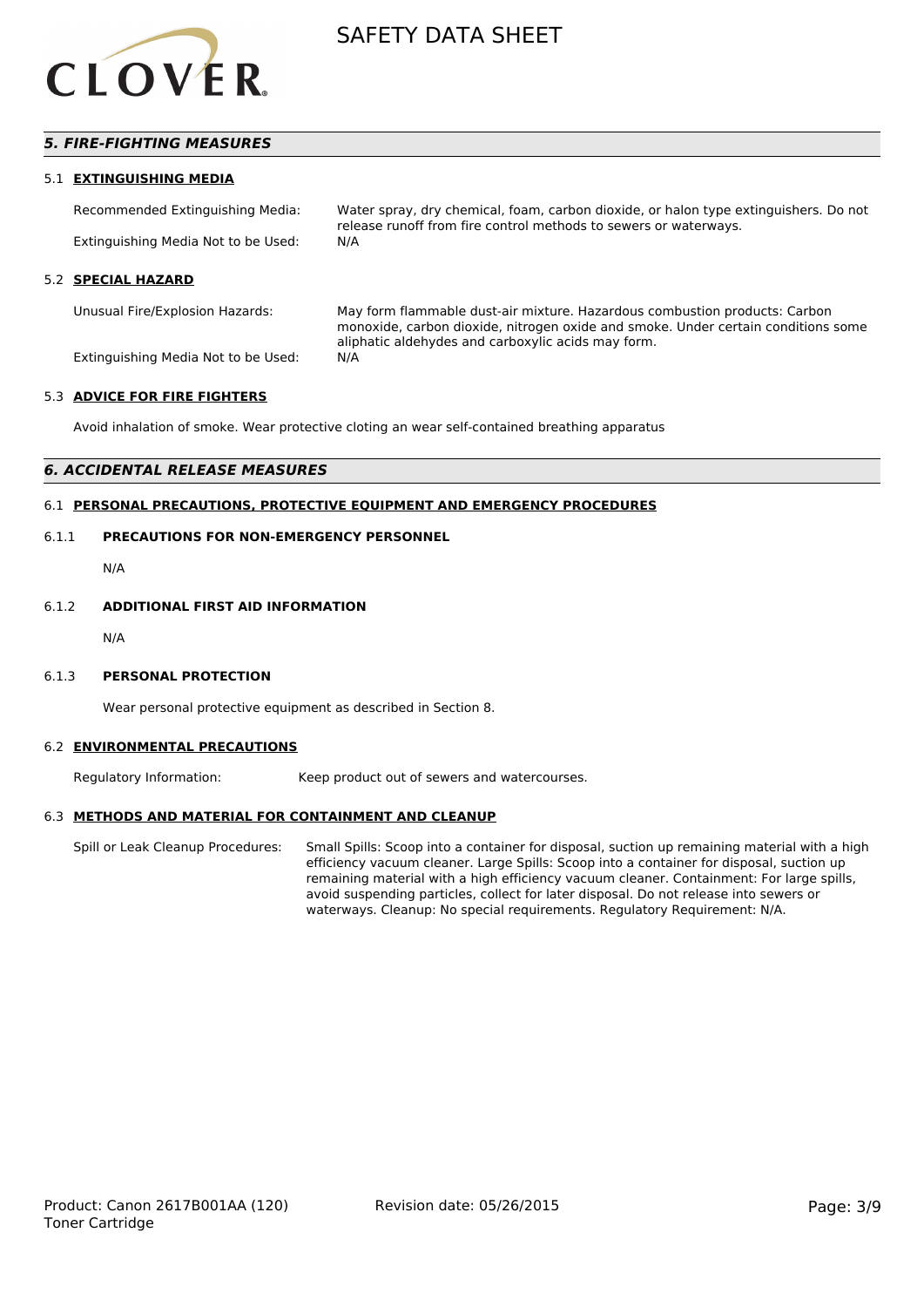

# *7. HANDLING AND STORAGE*

#### 7.1 **PRECAUTIONS FOR SAFE HANDLING**

Recommendations for Handling: No special precautions when used as intended. Keep containers closed, avoid creating dust. Keep away from ignition sources. Advice on General Hygiene: Never eat, drink or smoke in work areas. Practice good personal hygiene after using this material, especially before eating, drinking, smoking, using the restroom, or applying cosmetics.

#### 7.2 **CONDITIONS FOR SAFE STORAGE**

Avoid high temperatures, >100°F/32°C

#### 7.3 **SPECIFIC END USES**

Printing devices

#### *8. EXPOSURE CONTROLS/PERSONAL PROTECTION*

#### 8.1 **CONTROL PARAMETERS**

The best protection is to enclose operations and/or provide local exhaust ventilation at the site of chemical release in order to maintain airborne concentrations of the product below OSHA PELs (See Section 2). Local exhaust ventilation is preferred because it prevents contaminant dispersion into the work area by controlling it at its source.

#### 8.2 **EXPOSURE CONTROLS**

#### **Respiratory protection:**

IMPROPER USE OF RESPIRATORS IS DANGEROUS. Seek professional advice prior to respirator selection and use. Follow OSHA respirator regulations (29 CFR 1910.134 and 1910.137) and, if necessary, wear a NIOSH approved respirator. Select respirator based on its suitability to provide adequate worker protection for given work conditions, levels of airborne contamination, and sufficient levels of oxygen.

#### **Eye/Face Protection:**

Contact lenses are not eye protective devices. Appropriate eye protection must be worn instead of, or in conjunction with contact lenses.

#### **Hand/Skin Protection:**

For emergency or non-routine operations (cleaning spills, reactor vessels, or storage tanks), wear an SCBA. WARNING! Air purifying respirators do not protect worker in oxygen deficient atmospheres.

### **Additional Protection:**

N/A

#### **Protective Clothing and Equipment:**

Wear chemically protective gloves, boots, aprons, and gauntlets to prevent prolonged or repeated skin contact. Wear splashproof chemical goggles and face shield when working with liquid, unless full face piece respiratory protection is worn.

#### **Safety Stations:**

Make emergency eyewash stations, safety/quick-drench showers, and washing facilities available in work area.

#### **Contaminated Equipment:**

Separate contaminated work clothes from street clothes. Launder before reuse. Remove material from your shoes and clean personal protective equipment. Never take home contaminated clothing.

#### **Comments:**

Never eat, drink or smoke in work areas. Practice good personal hygiene after using this material, especially before eating, drinking, smoking, using the restroom, or applying cosmetics.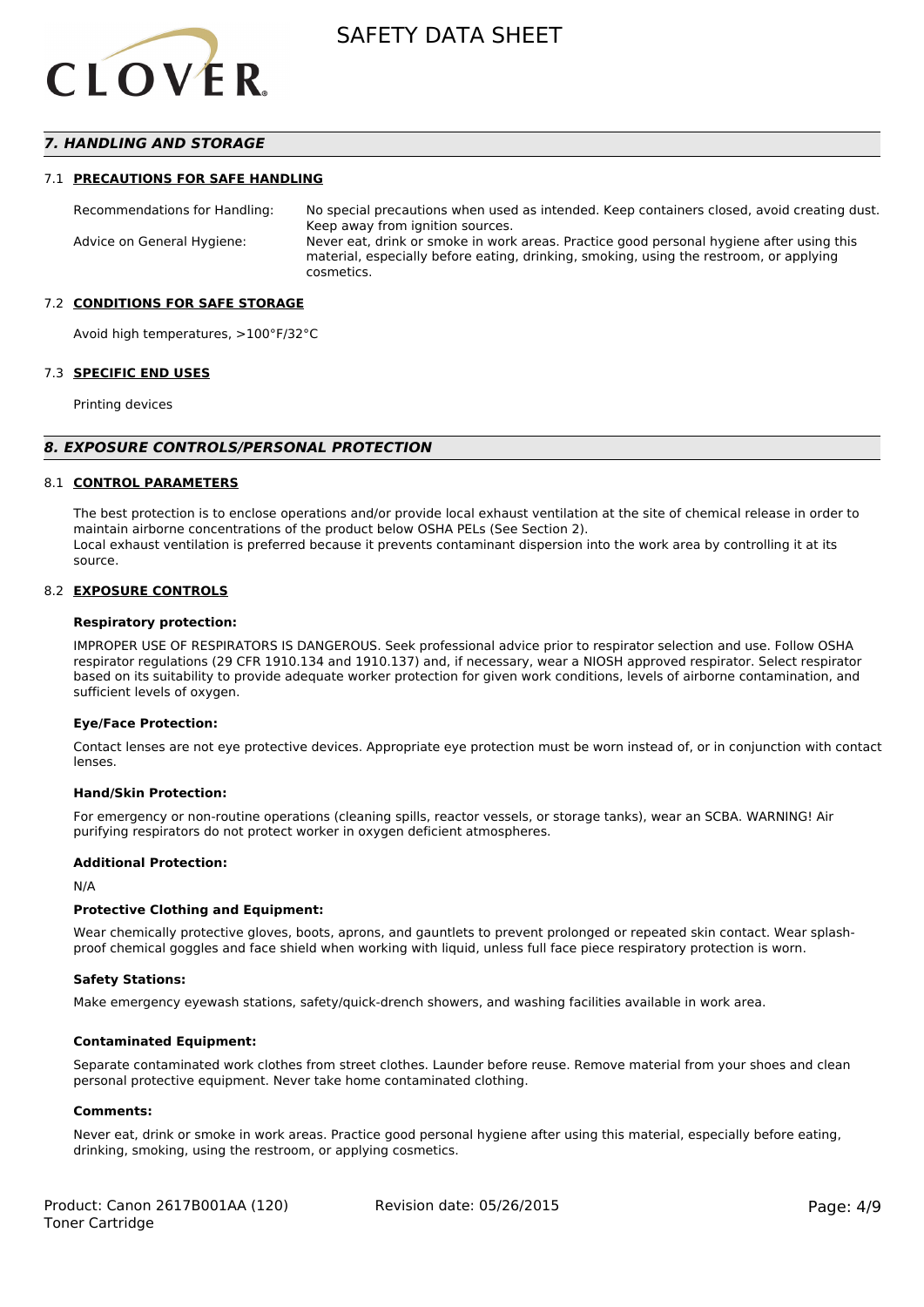

# *9. PHYSICAL AND CHEMICAL PROPERTIES*

# 9.1 **DETAIL INFORMATION**

| Physical state:            | APPEARANCE: Black, free flowing powder. |
|----------------------------|-----------------------------------------|
| Color:                     | Black                                   |
| Odor:                      | Odorless.                               |
| Odor threshold:            | N/A                                     |
|                            |                                         |
| Boiling point:             | N/A                                     |
| Melting point:             | N/A                                     |
| Flash point:               | N/A                                     |
| Explosion limits:          | N/A                                     |
| Relative density:          | N/A                                     |
| Auto-ignition temperature: | Not Determined.                         |

# 9.2 **OTHER INFORMATION**

VAPOR DENSITY (Air=1): Heavier than air. SPECIFIC GRAVITY: (H2O=1, at 4oC): 1.8. WATER SOLUBILITY: Negligible.

# *10. CHEMICAL STABILITY AND REACTIVITY*

# 10.1 **Reactivity:**

| <b>Reactivity Hazards:</b><br><b>Data on Mixture Substances:</b> | None<br>None                                                                                                   |
|------------------------------------------------------------------|----------------------------------------------------------------------------------------------------------------|
| 10.2 Chemical Stability:                                         | The product is stable. Under normal conditions of storage and use, hazardous<br>polymerisation will not occur. |
| 10.3 Hazardous Polymerization:                                   | Stable under conditions of normal use.                                                                         |
| 10.4 Conditions to Avoid:                                        | Keep away from heat, flame, sparks and other ignition sources.                                                 |
| 10.5 Incompatible Materials:                                     | Strong oxidising materials                                                                                     |
| 10.6 Hazardous Decomposition:                                    | Will not occur.                                                                                                |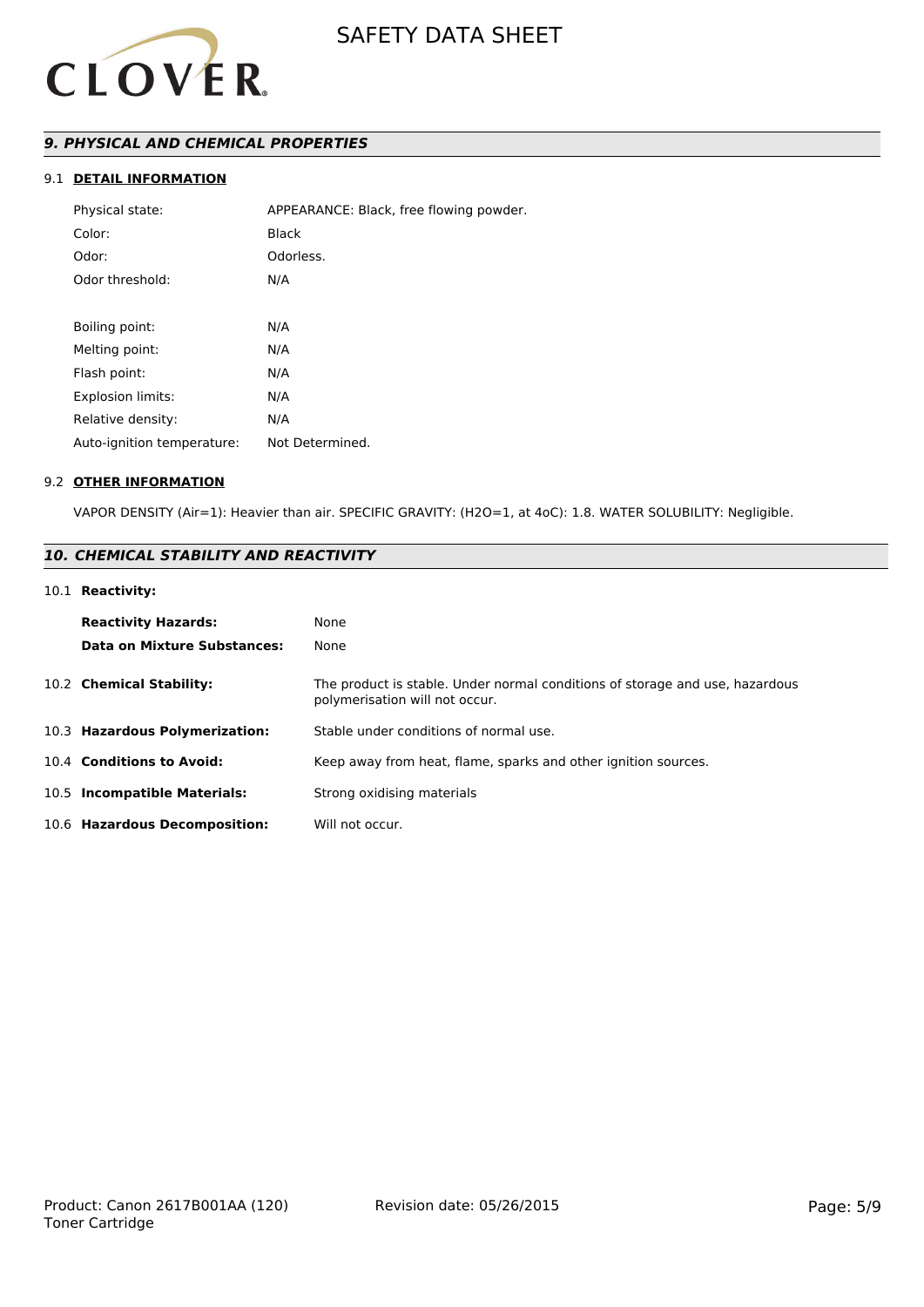

### *11. INFORMATION ON TOXICOLOGICAL EFFECT*

| <b>Mixtures:</b>                   | N/A                                            |
|------------------------------------|------------------------------------------------|
| <b>Acute Toxicity:</b>             | N/A                                            |
| <b>Skin Corrosion/Irritation:</b>  | N/A                                            |
| <b>Serious Eye Damage:</b>         | N/A                                            |
| Inhalation:                        | N/A                                            |
| Sensitization:                     | N/A                                            |
| <b>Mutagenicity:</b>               | N/A                                            |
| Carcinogenicity:                   | N/A                                            |
| <b>Reproductive Toxicity:</b>      | N/A                                            |
| <b>STOT - Single Exposure:</b>     | N/A                                            |
| <b>STOT - Multiple Exposure:</b>   | N/A                                            |
| Ingestion:                         | N/A                                            |
| <b>Hazard Class Information:</b>   | N/A                                            |
| <b>Mixture on Market Data:</b>     | N/A                                            |
| Symptoms:                          | N/A                                            |
| <b>Delayed/Immediate Effects:</b>  | N/A                                            |
| <b>Test Data on Mixture:</b>       | See NIOSH, RTECS for additional toxicity data. |
| <b>Not Meeting Classification:</b> | N/A                                            |
| <b>Routes of Exposure:</b>         | N/A                                            |
| <b>Interactive Effects:</b>        | N/A                                            |
| <b>Absence of Specific Data:</b>   | N/A                                            |
| <b>Mixture vs Substance Data:</b>  | N/A                                            |

### *12. ECOLOGICAL INFORMATION*

| 12.1 <b>Eco toxicity:</b>           | N/A |
|-------------------------------------|-----|
| 12.2 Degradability:                 | N/A |
| 12.3 Bioaccumulation Potential: N/A |     |
| 12.4 Mobility in Soil:              | N/A |
| 12.5 PBT & vPvB Assessment:         | N/A |
| 12.6 Other Adverse Effects:         | N/A |
|                                     |     |

# *13. DISPOSAL CONSIDERATIONS*

#### **Disposal Information:**

 Dispose as a solid waste in accordance with local authority regulations. Empty container retains product residue.

#### **Physical/Chemical Properties that affect Treatment:**

Symbol: This product is not classified as dangerous

Risk Phrases: This product is not classified according to the federal, state and local environmental regulations.

#### **Waste Treatment Information:**

Do not shred toner cartridge, unless dust-explosion prevention measures are taken. Finely dispersed particles may form explosive mixtures in air. Dispose of in compliance with federal, state, and local regulations.

#### **Personal Protection Required:**

N/A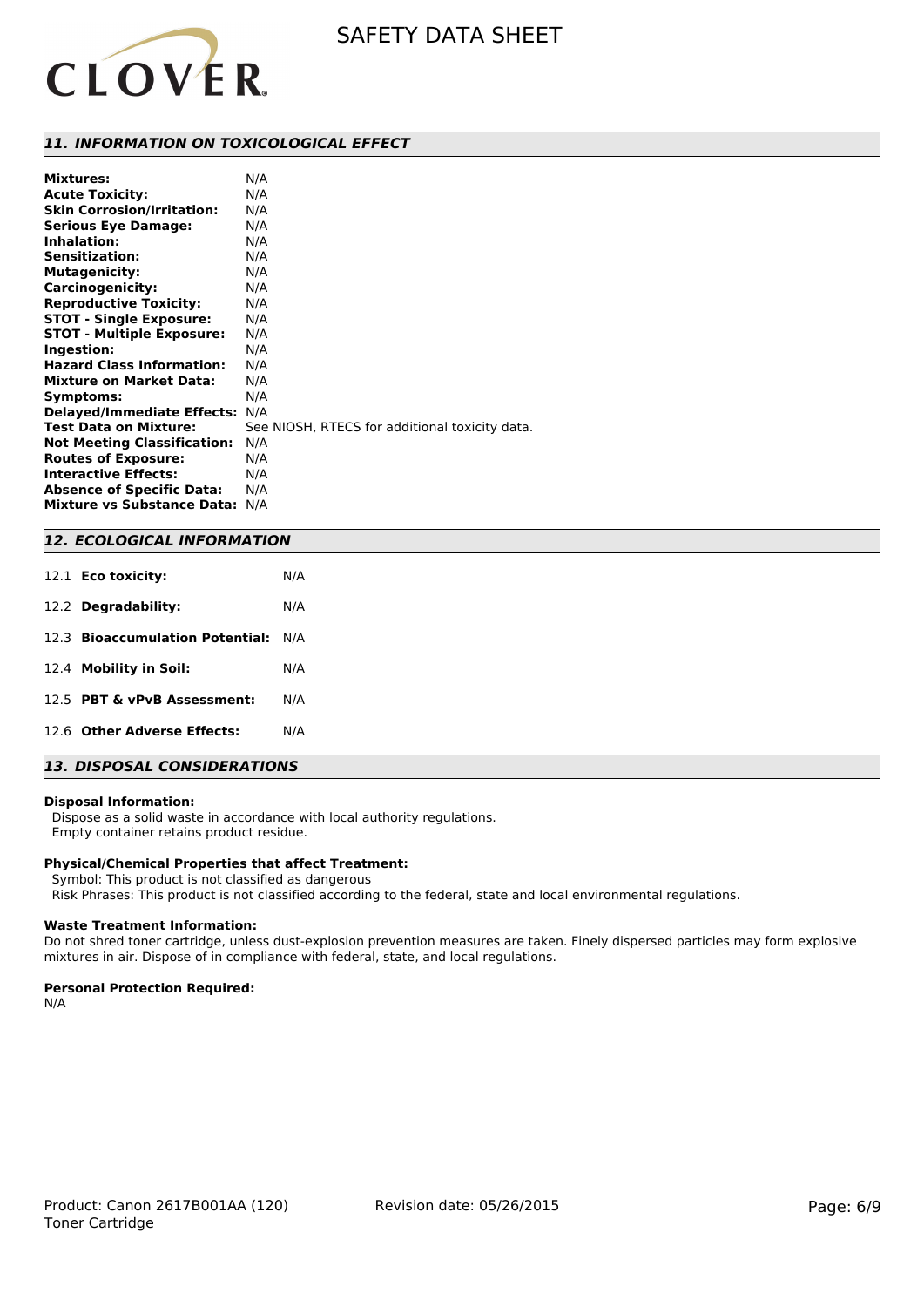

### *14. TRANSPORT INFORMATION*

| 14.1 <b>ID Number:</b>      | DOT Transportation Data (49 CFR 172.101): Not specifically listed. |
|-----------------------------|--------------------------------------------------------------------|
| 14.2 Shipping Name:         | N/A                                                                |
| 14.3 Hazard Class:          | HMIS Rating: Health = $1$ Fire = $1$ Reactivity = 0                |
| 14.4 Packing Group:         | N/A                                                                |
| 14.5 Environmental Hazards: | N/A                                                                |
| 14.6 User Precautions:      | N/A                                                                |
| 14.7 Bulk Transport:        | N/A                                                                |

# *15. REGULATORY INFORMATION*

#### 15.1 **Regulatory Information:** N/A

#### **EPA Regulatory Information:** RCRA Hazardous Waste Number: Not listed (40 CFR 261.33). RCRA Hazardous Waste Classification: (40 CFR 261): Not classified. SARA Toxic Chemical (40 CFR 372.65): Not listed. SARA EHS (Extremely Hazardous Substance) (40 CFR 355): Not listed, Threshold Planning Quantity (TPQ).

#### **CERCLA Reportable Quantity:** CERCLA Hazardous Substance (40 CFR 302.4) listed/unlisted specific per RCRA, sec. 3001; CWA sec.311 (b)(4); CWA, Sec. 307(a),CAA,Sec.112. CERCLA Reportable Quantity(RQ), Not listed.

# 15.2 **Superfund Information:**

# **Hazard Categories:**

**Immediate:** N/A

#### **Delayed:** N/A

**Fire:** Flammability Classification: 1 Slight (HMIS, NFPA)

# **Pressure:** N/A

**Reactivity:** N/A

#### **Section 302 - Extremely Hazardous:** N/A

**Section 311 - Hazardous:** N/A

# 15.3 **State Regulations:** Check your state's regulations that may specifically list copy machine toner. 15.4 **Other Regulatory Information:** OSHA Regulations, Air Contaminant (29 CFR 1910.1000< Table Z-1-A): Particulates not otherwise regulated.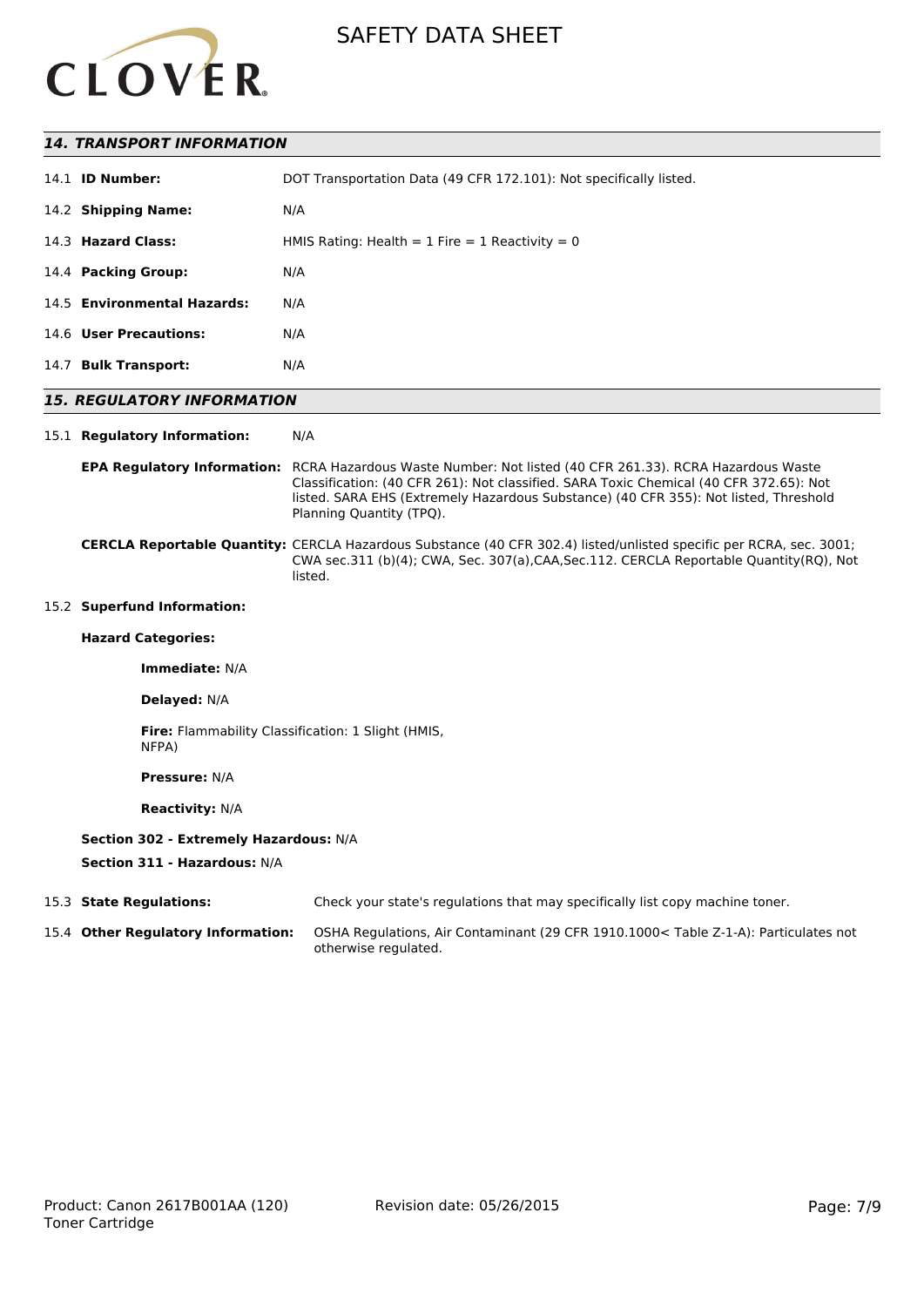

# *16. OTHER INFORMATION*

| <b>General Comments:</b>          | This information is based on our current knowledge. It should not therefore be construed as<br>quaranteeing specific properties of the products as described or their suitability for a particular<br>application |
|-----------------------------------|-------------------------------------------------------------------------------------------------------------------------------------------------------------------------------------------------------------------|
| <b>Creation Date of this SDS:</b> | 06/01/2015                                                                                                                                                                                                        |